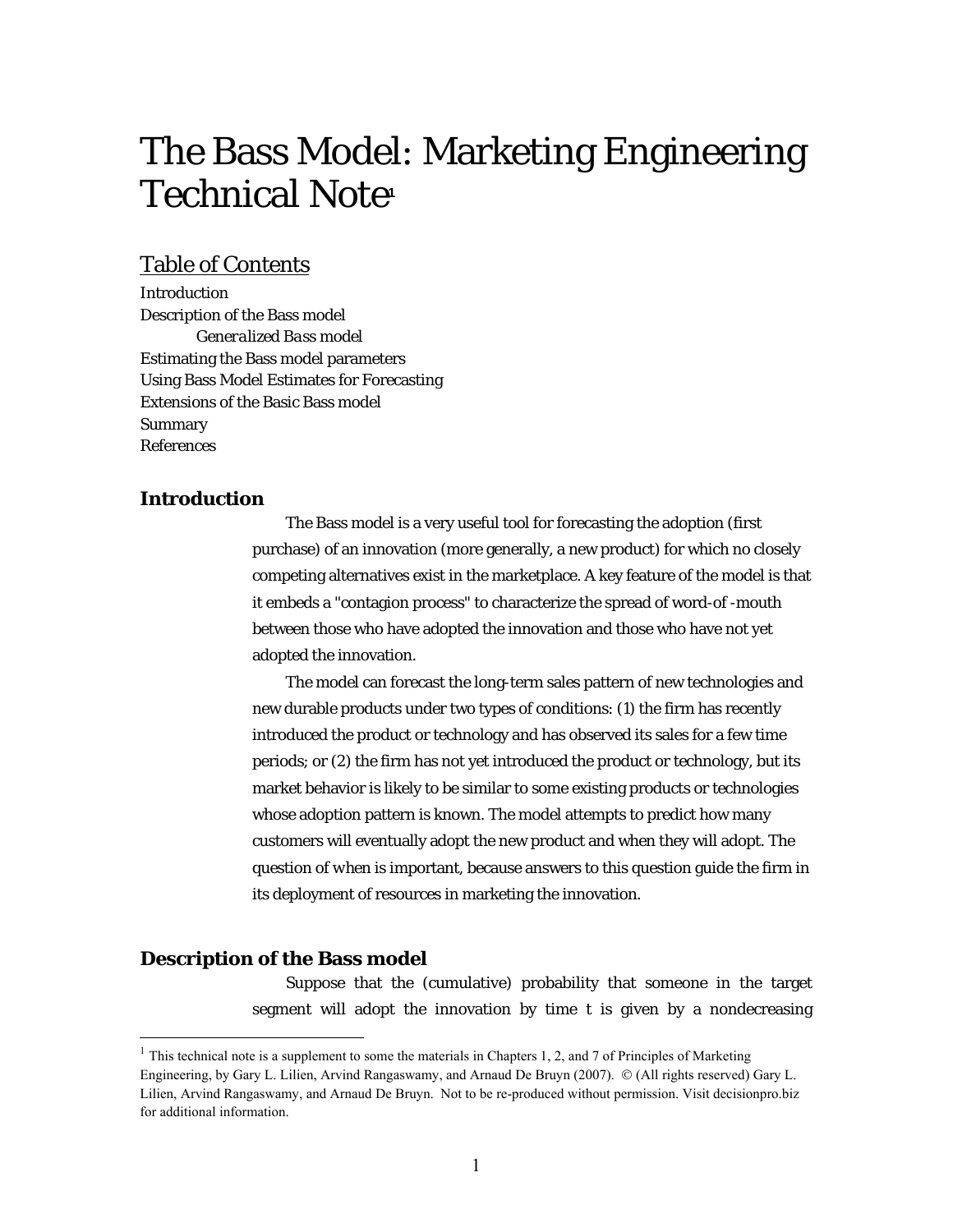continuous function  $F(t)$ , where  $F(t)$  approaches 1 (certain adoption) as *t* gets large. Such a function is depicted in Exhibit  $1(a)$ , and it suggests that an individual in the target segment will eventually adopt the innovation. The derivative of  $F(t)$  is the probability density function,  $f(t)$  (Exhibit 1b), which indicates the rate at which the probability of adoption is changing at time *t*. To estimate the unknown function  $F(t)$  we specify the conditional likelihood  $L(t)$ that a customer will adopt the innovation at exactly time *t* since introduction, given that the customer has not adopted before that time. Using the foregoing definition of  $F(t)$  and  $f(t)$ , we can write  $L(t)$  as (via Bayes's rule)

$$
L(t) = \frac{f(t)}{1 - F(t)}.\tag{1}
$$

Bass (1969) proposed that *L*(*t*) be defined to be equal to

$$
L(t) = p + \frac{q}{N}(t). \tag{2}
$$

where

- $N(t)$  = the number of customers who have already adopted the innovation by time *t*;
- $\overline{N}$  = a parameter representing the total number of customers in the adopting target segment, all of whom will eventually adopt the product;
- $p =$  coefficient of innovation (or coefficient of external influence); and
- *q* = coefficient of imitation (or coefficient of internal influence).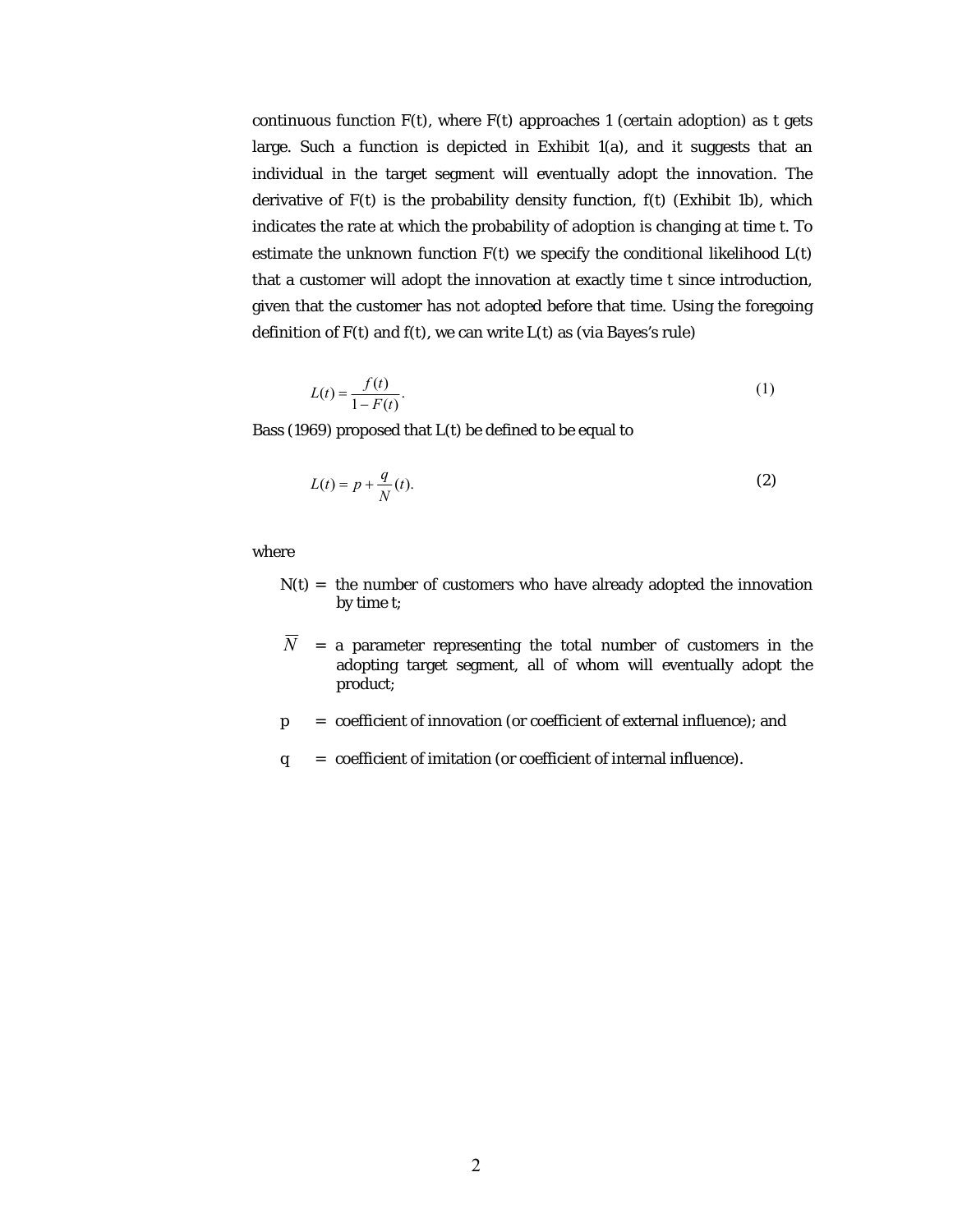

#### **EXHIBIT 1**

Graphical representation of the probability of a customer's adoption of a new product over time; (a) shows the probability that a customer in the target segment will adopt the product before time t, and (b) shows the instantaneous likelihood that a customer will adopt the product at exactly time t.

Equation (2) suggests that the likelihood that a customer in the target segment will adopt at exactly time *t* is the sum of two components. The first component (*p*) refers to a constant propensity to adopt that is independent of how many other customers have adopted the innovation before time *t.* The second component in Eq.

(2)  $[\frac{q}{\overline{N}} N(t)]$  is proportional to the number of customers who have already adopted

the innovation by time *t* and represents the extent of favorable exchanges of word-ofmouth communications between the innovators and the other adopters of the product (imitators).

Equating Eqs. (1) and (2), we get

$$
f(t) = \left[ p + \frac{q}{N} N(t) \right] \left[ 1 - F(t) \right].
$$
 (3)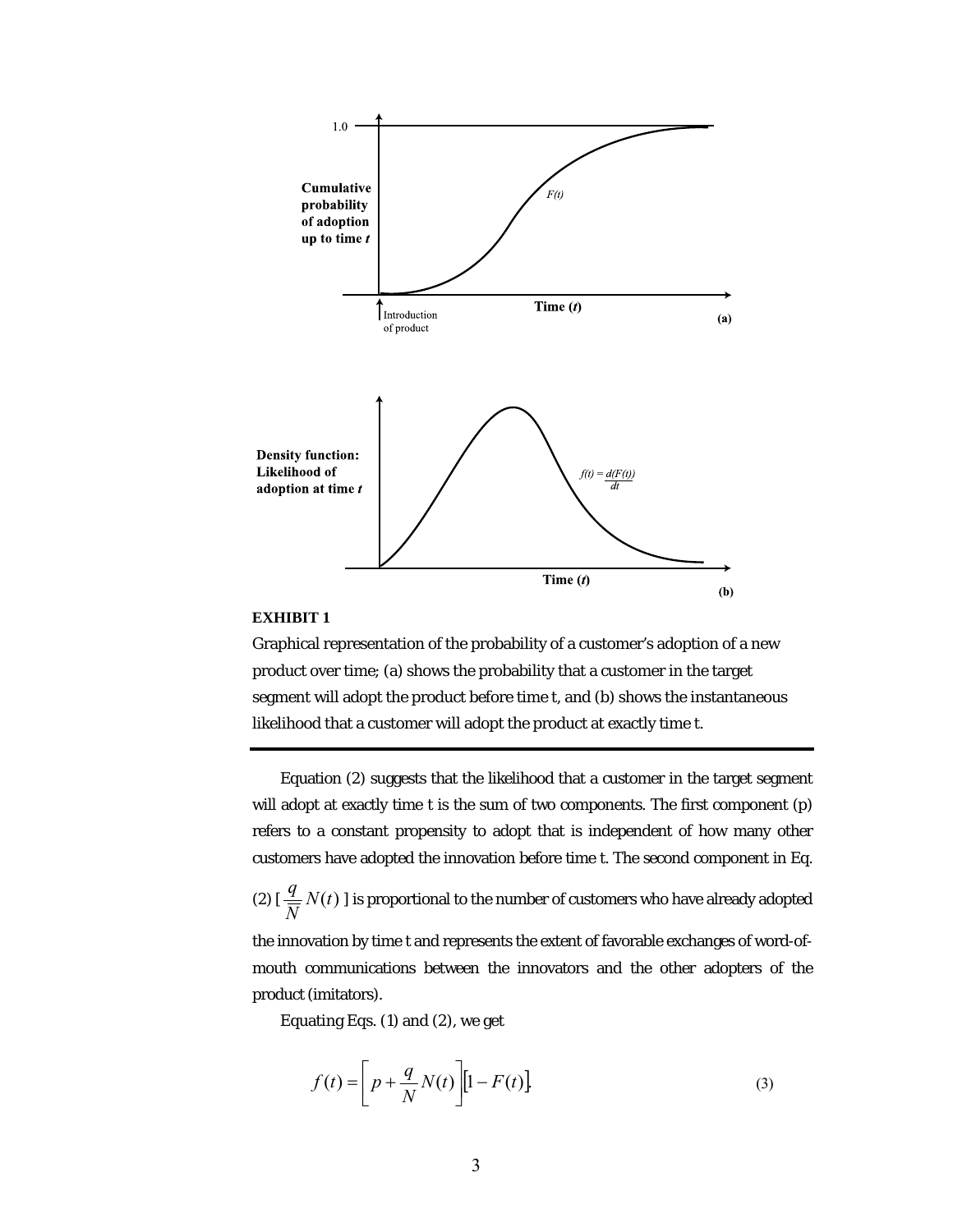Noting that  $N(t) = \overline{N}F(t)$  and defining the number of customers adopting at exactly time *t* as  $n(t)$  (=  $\overline{N}F(t)$ ), we get (after some algebraic manipulations) the following basic equation for predicting the sales of the product at time *t*:

$$
n(t) = p\overline{N} + (q - p)N(t) - \frac{q}{\overline{N}}[N(t)]^2.
$$
 (4)

If  $q$ >*p*, then imitation effects dominate the innovation effects and the plot of *n*(*t*) against time (*t*) will have an inverted U shape. On the other hand, if  $q < p$ , then innovation effects will dominate and the highest sales will occur at introduction and sales will decline in every period after that (e.g., blockbuster movies). Furthermore, the lower the value of *p*, the longer it takes to realize sales growth for the innovation. When both *p* and *q* are large, product sales take off rapidly and fall off quickly after reaching a maximum. By varying *p* and *q*, we can represent many different patterns of diffusion of innovations quite well.

*Generalized Bass model***:** Bass, Krishnan, and Jain (1994) propose a general form of Eq. (3) that incorporates the effects of marketing-mix variables on the likelihood of adoption:

$$
f(t) = \left[ p + \frac{q}{N} N(t) \right] \left[ 1 - F(t) \right] x(t), \tag{5}
$$

where  $x(t)$  is a function of the marketing-mix variables in time period t (e.g., advertising and price), where

$$
x(t) = 1 + \alpha \frac{[P(t) - P(t-1)]}{P(t-1)} + \beta Max \left\{ 0, \frac{[A(t) - A(t-1)]}{A(t-1)} \right\}
$$
(6)

 $\alpha$  = coefficient capturing the percentage increase in diffusion speed resulting from a 1% decrease in price,

 $P(t) =$  price in period *t*,

 $\beta$  = coefficient capturing the percentage increase in diffusion speed resulting from a 1% increase in advertising,

 $A(t) =$  advertising in period *t*,

Equation (5) implies that by increasing marketing effort, a firm can increase the likelihood of adoption of the innovation—that is, marketing effort speeds up the rate of diffusion of the innovation in the population. For implementing the model, we can measure marketing effort relative to a base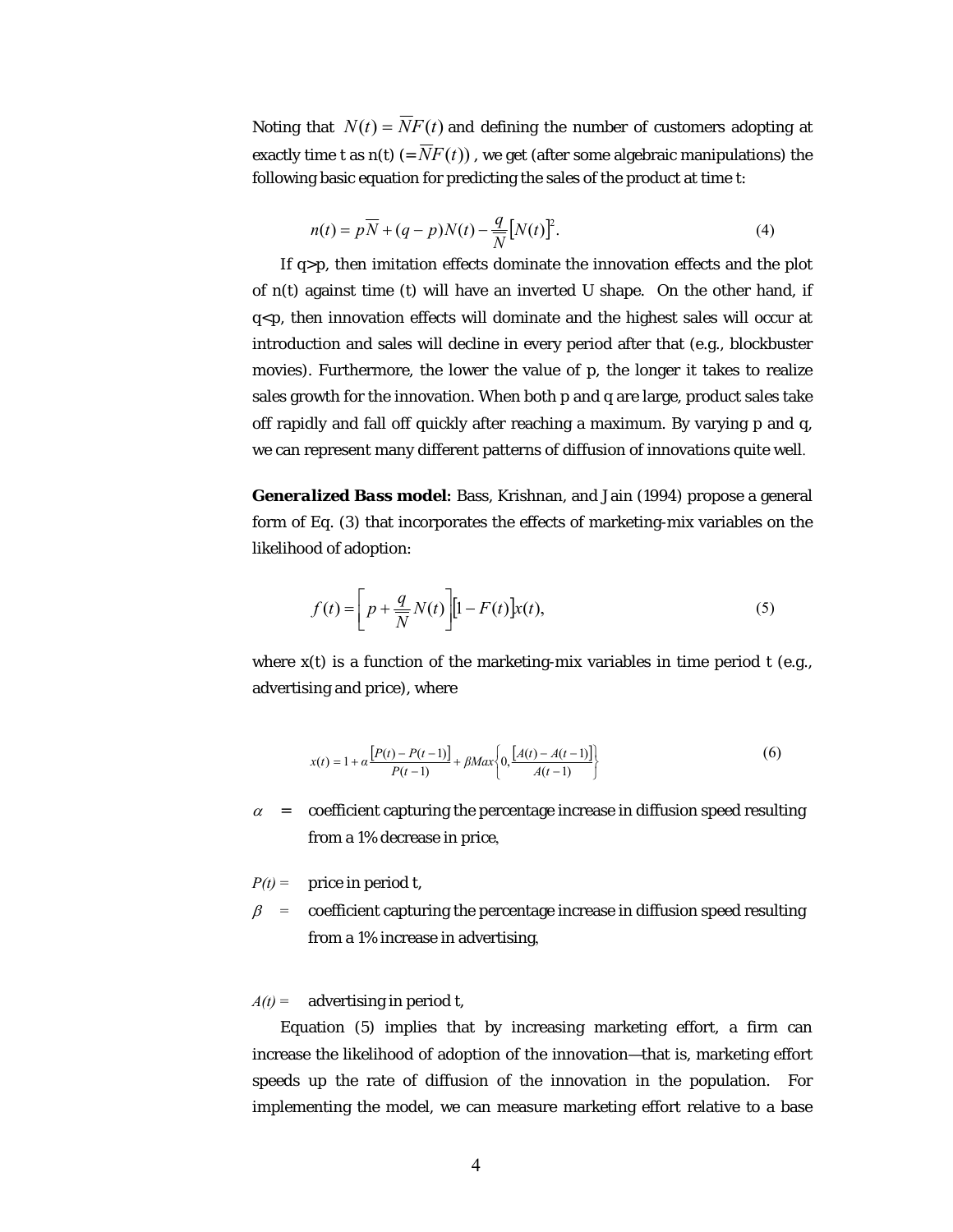level indexed to 1.0. Thus if advertising at time *t* is double the base level, *x*(*t*) will be equal to 2.0.

#### **Estimating the Bass model parameters**

There are several methods to estimate the parameters of the Bass model. These methods can be classified based on whether they rely on historical sales data or judgment for calibrating the model. Linear and nonlinear regression can be used if we have historical sales data for the new product for a few periods (years). Judgmental methods include using analogs or conducting surveys to determine customer purchase intentions. Perhaps the simplest way to estimate the model is via nonlinear regression. By discretizing the model in Eq. (3) and multiplying both sides by  $(\overline{N})$  we get:

$$
n(t) = \left[ p + \frac{q}{\overline{N}} N(t-1) \right] \left[ \overline{N} - N(t-1) \right].
$$
 (7)

Given at least four observations of *N*(*t*) we can use nonlinear regression to estimate parameter values ( $\overline{N}$ ,  $p,q$ ) to minimize the sum of squared errors. An important advantage of this approach is that users need not know *when* the product was introduced into the market. They only need to know the cumulative sales of the product for the estimation periods. There are more sophisticated approaches for estimating the parameters of the Bass model, including maximum likelihood estimation (Srinivasan and Mason 1986) and Hierarchical Bayes estimation (Lenk and Rao 1990). For the latter approaches, we need to know the time at which the product was introduced into the market, something that could be difficult to determine for some older products. For forecasting purposes, we recommend that you determine  $\overline{N}$  via an external procedure (e.g., survey of long-term purchase intentions) and use nonlinear regression given in Eq. (6) for estimating just p and q. The parameters of the Generalized Bass model (Bass, Krishnan, and Jain 1994) could be estimated via a modified version of the nonlinear regression estimation: we recommend estimating p and q via nonlinear regression, and obtaining the estimates for the impact of marketing effort via managerial judgment.

#### **Using Bass Model Estimates for Forecasting**

Once we determine the parameter values by estimating or by using analogs, we can put these values into a spreadsheet to develop forecasts (Exhibit 2). The software has built-in options for sales forecasting using estimates either from the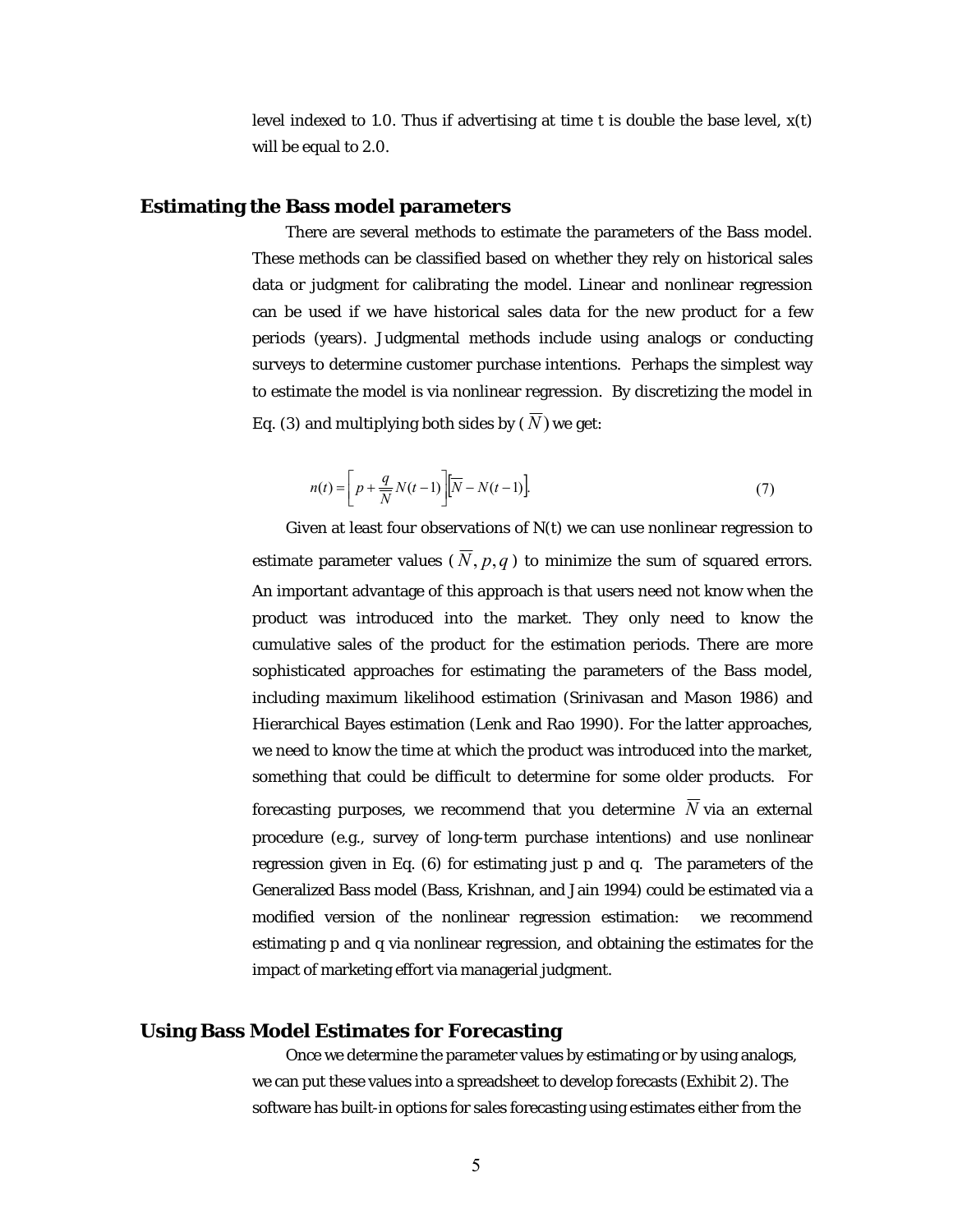nonlinear least squares method (if there are sufficient market data for estimation) or by directly selecting *p* and *q* from analogous products.

| ∼−−−−−−                     |          |        |                                                                                 |  |  |
|-----------------------------|----------|--------|---------------------------------------------------------------------------------|--|--|
| 0                           | $\Omega$ | 0      |                                                                                 |  |  |
| 1                           | 160      | 160    |                                                                                 |  |  |
| 4                           | 425      | 1,118  |                                                                                 |  |  |
| 8                           | 1,234    | 4,678  |                                                                                 |  |  |
| 12                          | 1,646    | 11,166 |                                                                                 |  |  |
| 16                          | 555      | 15,106 |                                                                                 |  |  |
| 20                          | 78       | 15,890 |                                                                                 |  |  |
| 24                          | 9        | 15,987 |                                                                                 |  |  |
|                             |          |        |                                                                                 |  |  |
| <b>Example computations</b> |          |        |                                                                                 |  |  |
| Sales in Ouarter $1 =$      |          |        |                                                                                 |  |  |
|                             |          |        | $0.01 * 16,000 + (0.41 - 0.01) * 0 - (0.41 / 16,000) * (0)^{2} = 160$           |  |  |
|                             |          |        |                                                                                 |  |  |
| Sales in Quarter $2 =$      |          |        |                                                                                 |  |  |
|                             |          |        | $0.01 * 16,000 + (0.41 - 0.01) * 160 - (0.41 / 16,000) * (160)^{2} = 223.35$    |  |  |
| Sales in Quarter $4 =$      |          |        |                                                                                 |  |  |
|                             |          |        | $0.01 * 16,000 + (0.41 - 0.01) * 692.9 - (0.41 / 16,000) * (692.9)^{2} = 424.8$ |  |  |

| Sales in each period (reported every quarter) |  |  |
|-----------------------------------------------|--|--|
|-----------------------------------------------|--|--|

**Cumulative sales** 

#### **EXHIBIT 2**

**Ouarter** 

**Sales** 

Example computations showing how to use the Bass model to forecast the sales of an innovation (here, room temperature control unit). The computations are based on the estimated values of  $p=0.1$  and  $q=0.41$ , and market potential (N–  $)=16,000$  units (in thousands).

The Bass model has been extensively used for understanding how successful innovations have diffused through the population. In applying the Bass model, especially in forecasting contexts, it is important to recognize its limitations. Most past data (from analogs) describe how successful innovations have diffused through the population, but do not account for their chances of success. Thus, such data would predict favorable forecasts for any new product, resulting in a success bias in the forecasts. To minimize such a bias, one must incorporate the probability of product failure in the model. Unfortunately, we currently know little about the sales patterns of innovations that failed. Another limitation of the Bass model is that we can estimate its parameters well from data only after making several observations of actual sales. However, by this time the firm has already made critical investment decisions. While the use of analogs can help firms make forecasts before introducing an innovation into the market, the choice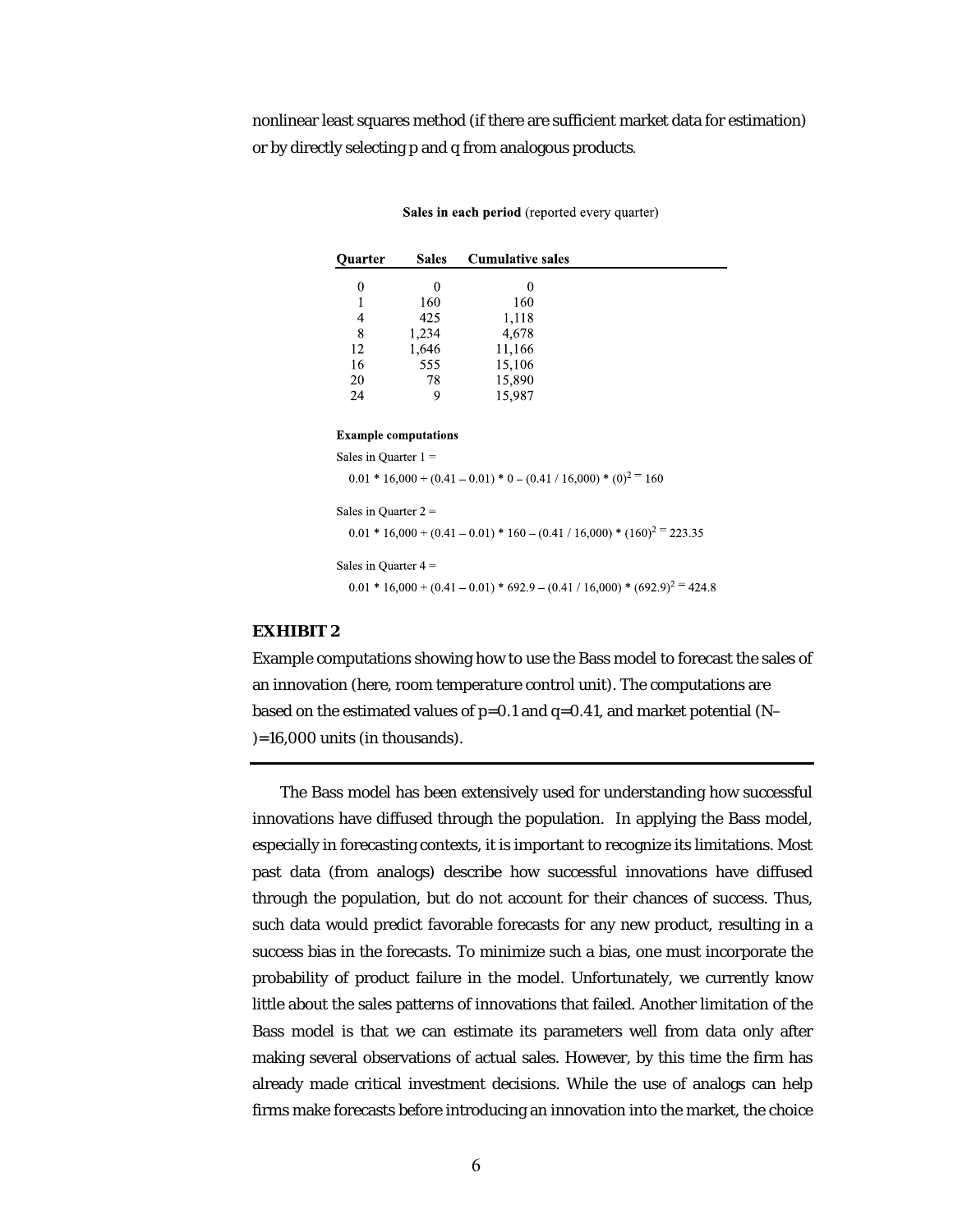of a suitable analog is critical and requires careful judgment.

#### **Extensions of the Basic Bass model**

The Bass model makes several key assumptions. We can relax many of these assumptions by using more sophisticated models as summarized below:

- *The market potential*  $(N)$  *remains constant*: This assumption is relaxed in models in which  $N^-$  is a function of price declines, uncertainty about technology performance, and growth of the target segment. The software includes an option to specify the growth rate of the target segment.
- *The marketing strategies supporting the innovation do not influence the adoption process*: Considerable research has been devoted to incorporating the impact of marketing variables, particularly price, advertising, and selling effort. We described the generalized Bass model, which represents one way to relax this assumption.
- *The customer decision process is binary (adopt or not adopt)*: This assumption is relaxed in several models that incorporate multistage decision processes in which the customer goes from one phase to another over time: awareness  $\rightarrow$  interest  $\rightarrow$  adoption  $\rightarrow$  word of mouth.
- *The value of q is fixed throughout the life cycle of the innovation*: One would, however, expect interaction effects (e.g., word of mouth) to depend on adoption time, being relatively strong during the early and late stages of a product's life cycle. This assumption is relaxed in models that incorporate a time-varying imitation parameter.
- *Uniform mixing, i.e., everyone can come into contact with everyone else*. One way to relax this assumption is by incorporating the social structure of connections among the members of the target group. An appealing structure to include is the "small world network" with both "close" and "distant" ties among members.
- *Imitation always has a positive impact (i.e., the model allows only for interactions between innovators and noninnovators who favor the innovation)*: Several models are available that allow for both positive and negative word of mouth. When word-of-mouth effects are likely to be positive (e.g., "sleeper" movies such as *Ghost*), it may be wise to gradually ramp up marketing expenditures, whereas when word-of-mouth effects are likely to be negative (e.g., the "mega-bomb" movie *Waterworld*), it may be better to advertise heavily initially to generate quick trials before